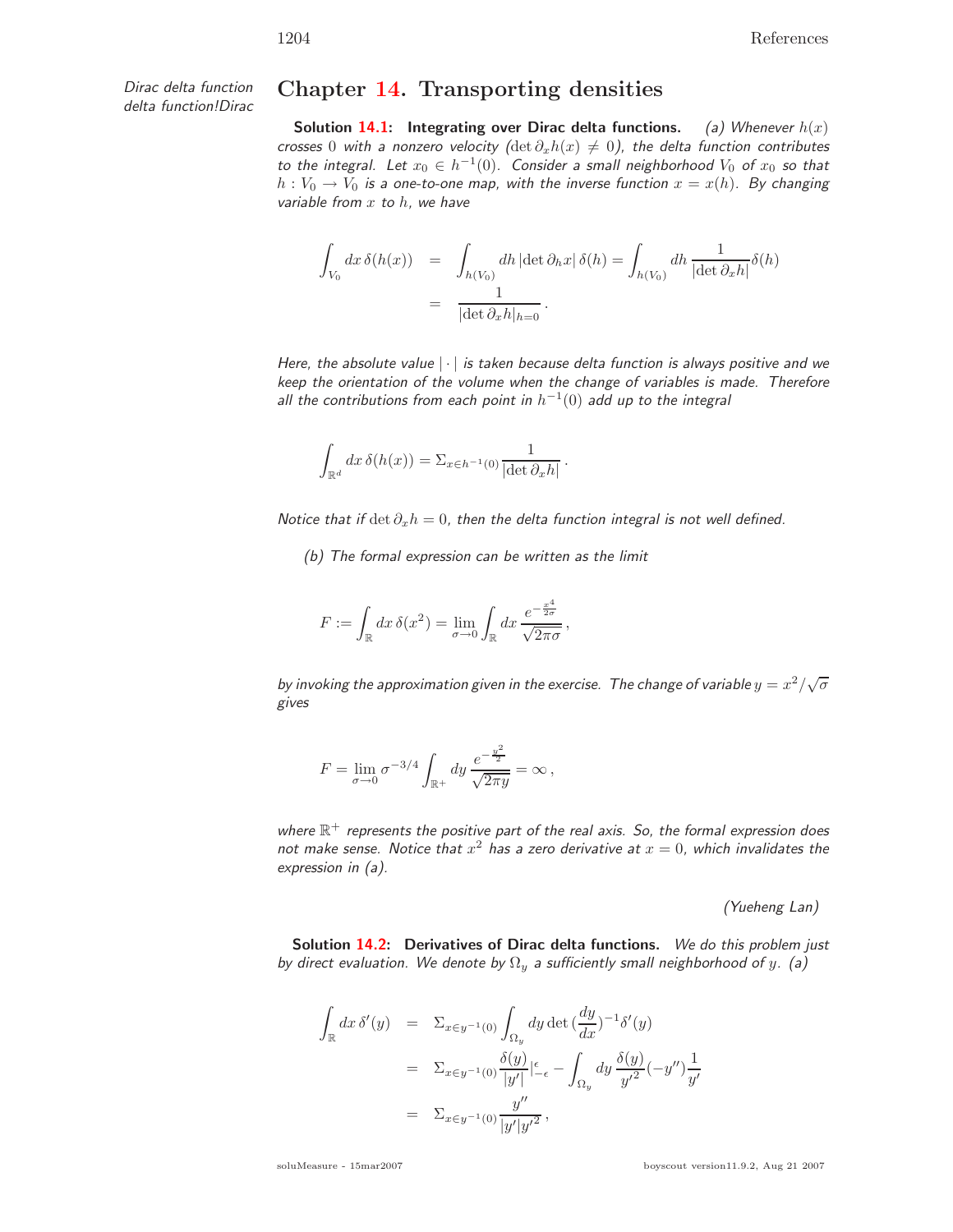where the absolute value is taken to take care of the sign of the volume.

(b)

$$
\int_{\mathbb{R}} dx \, \delta^{(2)}(y) = \Sigma_{x \in y^{-1}(0)} \int_{\Omega_y} dy \, \frac{\delta^{(2)}(y)}{y'}
$$
\n
$$
= \Sigma_{x \in y^{-1}(0)} \frac{\delta'(y)}{|y'|} \Big|_{-\epsilon}^{\epsilon} - \int_{\Omega_y} dy \, \frac{\delta'(y)}{y'^2} (-y'') \frac{1}{y'}
$$
\n
$$
= \Sigma_{x \in y^{-1}(0)} \frac{y'' \delta(y)}{|y'|y'^2} \Big|_{-\epsilon}^{\epsilon} - \int_{\Omega_y} dy \, \delta(y) \frac{d}{dx} (\frac{y''}{y'^3}) \frac{1}{y'}
$$
\n
$$
= \Sigma_{x \in y^{-1}(0)} - \int_{\Omega_y} dy \, \delta(y) \left( \frac{y'''}{y'^3} - 3 \frac{y''^2}{y'^4} \right) \frac{1}{y'}
$$
\n
$$
= \Sigma_{x \in y^{-1}(0)} \left( 3 \frac{y''^2}{y'^4} - \frac{y'''}{y'^3} \right) \frac{1}{|y'|}.
$$

 $(c)$ 

$$
\int_{\mathbb{R}} dx \, b(x) \delta^{(2)}(y) = \Sigma_{x \in y^{-1}(0)} \int_{\Omega_y} dy \, b(x) \frac{\delta^{(2)}(y)}{y'} \n= \Sigma_{x \in y^{-1}(0)} \frac{b(x) \delta'(y)}{|y'|} \Big|_{-\epsilon}^{\epsilon} - \int_{\Omega_y} dy \, \delta'(y) \frac{d}{dx} \Big(\frac{b}{y'}\Big) \frac{1}{y'} \n= \Sigma_{x \in y^{-1}(0)} - \delta(y) \frac{d}{dx} \Big(\frac{b}{y'}\Big) \frac{1}{y'} \Big|_{-\epsilon}^{\epsilon} + \int_{\Omega_y} dy \, \delta(y) \frac{d}{dx} \Big(\frac{d}{dx} \Big(\frac{b}{y'}\Big) \frac{1}{y'}\Big) \frac{1}{y'} \n= \Sigma_{x \in y^{-1}(0)} \frac{1}{|y'|} \frac{d}{dx} \Big(\frac{b'}{y'^2} - \frac{by''}{y'^3}\Big)) \n= \Sigma_{x \in y^{-1}(0)} \frac{1}{|y'|} \Bigg[ \frac{b''}{y'^2} - \frac{b'y''}{y'^3} - 2 \frac{b'y''}{y'^3} + b(3 \frac{y''^2}{y'^4} - \frac{y'''}{y'^3}) \Bigg] \n= \Sigma_{x \in y^{-1}(0)} \frac{1}{|y'|} \Bigg[ \frac{b''}{y'^2} - 3 \frac{b'y''}{y'^3} + b(3 \frac{y''^2}{y'^4} - \frac{y'''}{y'^3}) \Bigg] .
$$

(Yueheng Lan)

**Solution 14.3:**  $\mathcal{L}^t$  generates a semigroup. Every "sufficiently good" transformation  $f^t$  in state space  ${\cal M}$  is associated with a Perron-Frobenius operator  ${\cal L}^t$  which is when acting on a function  $\rho(x)$  in M

$$
\mathcal{L}^t \cdot \rho(x) = \int_{\mathcal{M}} dy \, \delta(x - f^t(y)) \rho(y) \, .
$$

In some proper function space  $\mathcal F$  on  $\mathcal M$ , the one parameter family of operators  $\{\mathcal{L}^t\}_{t\in\mathbb{R}^+}$  generate a semigroup. Let's check this statement. For any  $t_1,t_2\,>\,0$ and  $\rho \in \mathcal{F}$ , the product " $\circ$ " of two operators is defined as usual

$$
(\mathcal{L}^{t_1} \circ \mathcal{L}^{t_2}) \cdot \rho(y) = \mathcal{L}^{t_1} \cdot (\mathcal{L}^{t_2} \cdot \rho)(y).
$$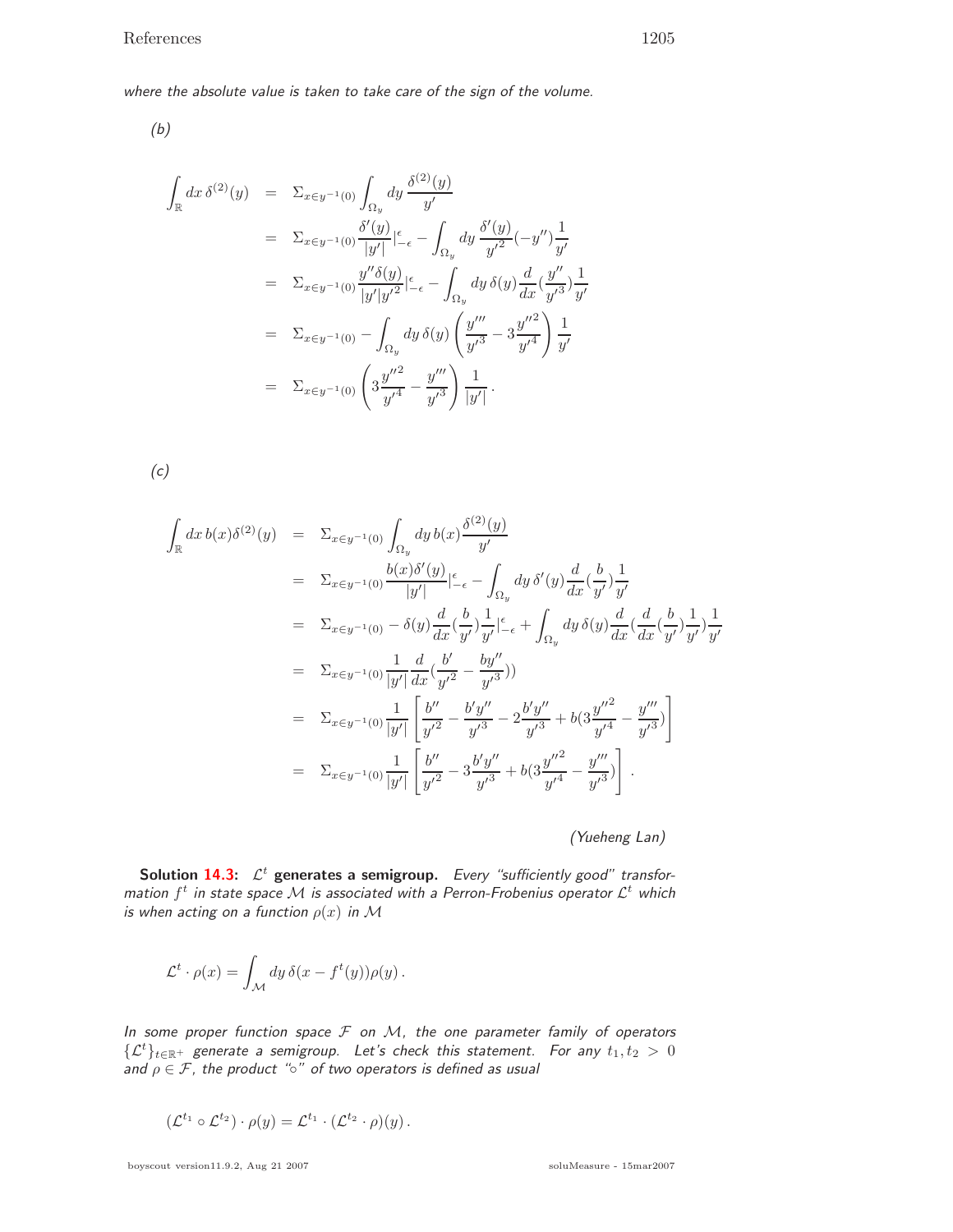So, we have

$$
(\mathcal{L}^{t_1} \circ \mathcal{L}^{t_2})(y, x) = \int_{\mathcal{M}} dz \, \mathcal{L}^{t_1}(y, z) \mathcal{L}^{t_2}(z, x)
$$
  
\n
$$
= \int_{\mathcal{M}} dz \, \delta(y - f^{t_1}(z)) \delta(z - f^{t_2}(x))
$$
  
\n
$$
= \delta(y - f^{t_1}(f^{t_2}(x)))
$$
  
\n
$$
= \delta(y - f^{t_1+t_2}(x))
$$
  
\n
$$
= \mathcal{L}^{t_1+t_2}(y, x),
$$

where the semigroup property  $f^{t_1}(f^{t_2}(x)) = f^{t_1+t_2}(x)$  of  $f^t$  has been used. This proves the claim in the title.

(Yueheng Lan)

**Solution 14.5: Invariant measure.** Hint: We do (a),(b),(c),(d) for the first map and (e) for the second.

(a) The partition point is in the middle of  $[0,1]$ . If the density on the two pieces are two constants  $\rho^A_0$  and  $\rho^B_0$ , respectively, the Perron-Frobenius operator still leads to the piecewise constant density

$$
\rho_1^A = \frac{1}{2} (\rho_0^A + \rho_0^B) , \qquad \rho_1^B = \frac{1}{2} (\rho_0^A + \rho_0^B) .
$$

Notice that in general if a finite Markov partition exists and the map is linear on each partition cell, a finite-dimensional invariant subspace which is a piecewise constant function can always be identified in the function space.

(b) From the discussion of (a), any constant function on  $[0,1]$  is an invariant measure. If we consider the invariant probability measure, then the constant has to be 1.

(c) As the map is invariant in  $[0,1]$  (there is no escaping), the leading eigenvalue of  $L$  is always 1 due to the "mass" conservation.

(d) Take a typical point on  $[0,1]$  and record its trajectory under the first map for some time ( $10^5$  steps). Plot the histogram...ONLY 0 is left finally!! This happens because of the finite accuracy of the computer arithmetics. A small trick is to change the slope 2 to 1.99999999. You will find a constant measure on  $[0,1]$  which is the natural measure. Still, the finite precision of the computer will make every point eventually periodic and strictly speaking the measure is defined only on subsets of lattice points. But as the resolution improves, the computer-generated measure steadily approaches the natural measure. For the first map, any small deviation from the constant profile will be stretched and smeared out. So, the natural measure has to be constant.

(e) Simple calculation shows that  $\alpha$  is the partition point. We may use A, B to mark the left and right part of the partition, respectively. A maps to  $B$  and  $B$  maps to the whole interval [0, 1]. As the magnitude of the slope  $\Lambda = (\sqrt{5} + 1)/2$  is greater than 1, we may expect the natural measure is still piecewise constant with eigenvalue 1. The determining equation is

$$
\left(\begin{array}{cc} 0 & 1/\Lambda \\ 1/\Lambda & 1/\Lambda \end{array}\right) \left(\begin{array}{c} \rho^A \\ \rho^B \end{array}\right) = \left(\begin{array}{c} \rho^A \\ \rho^B \end{array}\right)\,,
$$